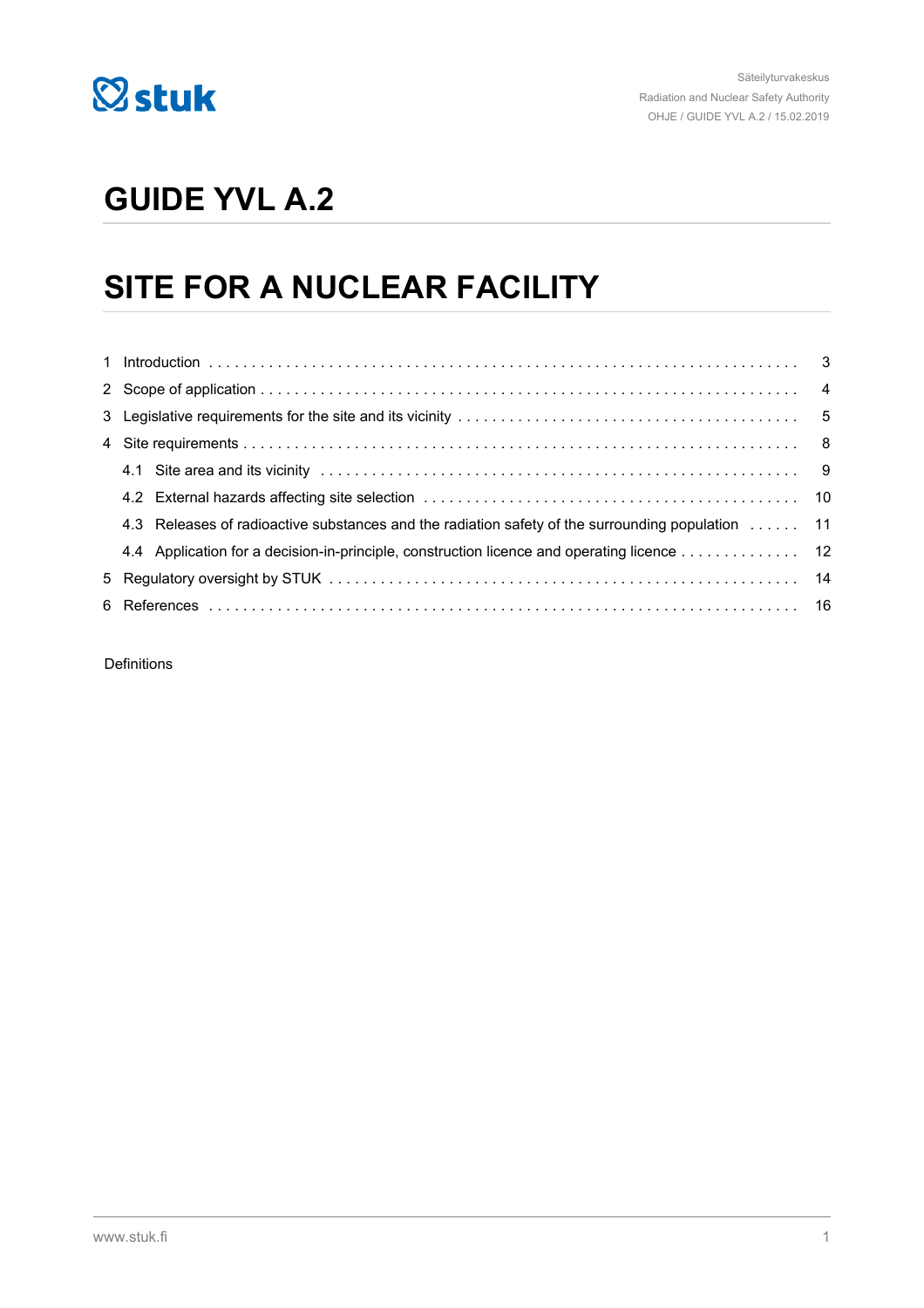

# **Authorisation**

According to Section 7 r of the Nuclear Energy Act (990/1987), *the Radiation and Nuclear Safety Authority (STUK) shall specify detailed safety requirements for the implementation of the safety level in accordance with the Nuclear Energy Act.*

# **Rules for application**

The publication of a YVL Guide shall not, as such, alter any previous decisions made by STUK. After having heard the parties concerned STUK will issue a separate decision as to how a new or revised YVL Guide is to be applied to operating nuclear facilities or those under construction, and to licensees' operational activities. The Guide shall apply as it stands to new nuclear facilities.

When considering how the new safety requirements presented in the YVL Guides shall be applied to the operating nuclear facilities, or to those under construction, STUK will take due account of the principles laid down in Section 7 a of the Nuclear Energy Act (990/1987): *The safety of nuclear energy use shall be maintained at as high a level as practically possible. For the further development of safety, measures shall be implemented that can be considered justified considering operating experience, safety research and advances in science and technology.*

According to Section 7 r(3) of the Nuclear Energy Act, *the safety requirements of the Radiation and Nuclear Safety Authority (STUK) are binding on the licensee, while preserving the licensee's right to propose an alternative procedure or solution to that provided for in the regulations. If the licensee can convincingly demonstrate that the proposed procedure or solution will implement safety standards in accordance with this Act, the Radiation and Nuclear Safety Authority (STUK) may approve a procedure or solution by which the safety level set forth is achieved.*

With regard to new nuclear facilities, this Guide shall apply as of 1 March 2019 until further notice. With regard to operating nuclear facilities and those under construction, this Guide shall be enforced through a separate decision to be taken by STUK. This Guide replaces Guide YVL A.2 (15.11.2013).

Translation. Original text in Finnish.

#### **STUK • SÄTEILYTURVAKESKUS STRÅLSÄKERHETSCENTRALEN RADIATION AND NUCLEAR SAFETY AUTHORITY** Osoite / Address • Laippatie 4, 00880 Helsinki Postiosoite / Postal address • PL / P.O.Box 14, FI-00811 Helsinki, FINLAND Puh. / Tel. (09) 759 881, +358 9 759 881 • Fax (09) 759 88 500, +358 9 759 88 500 • www.stuk.fi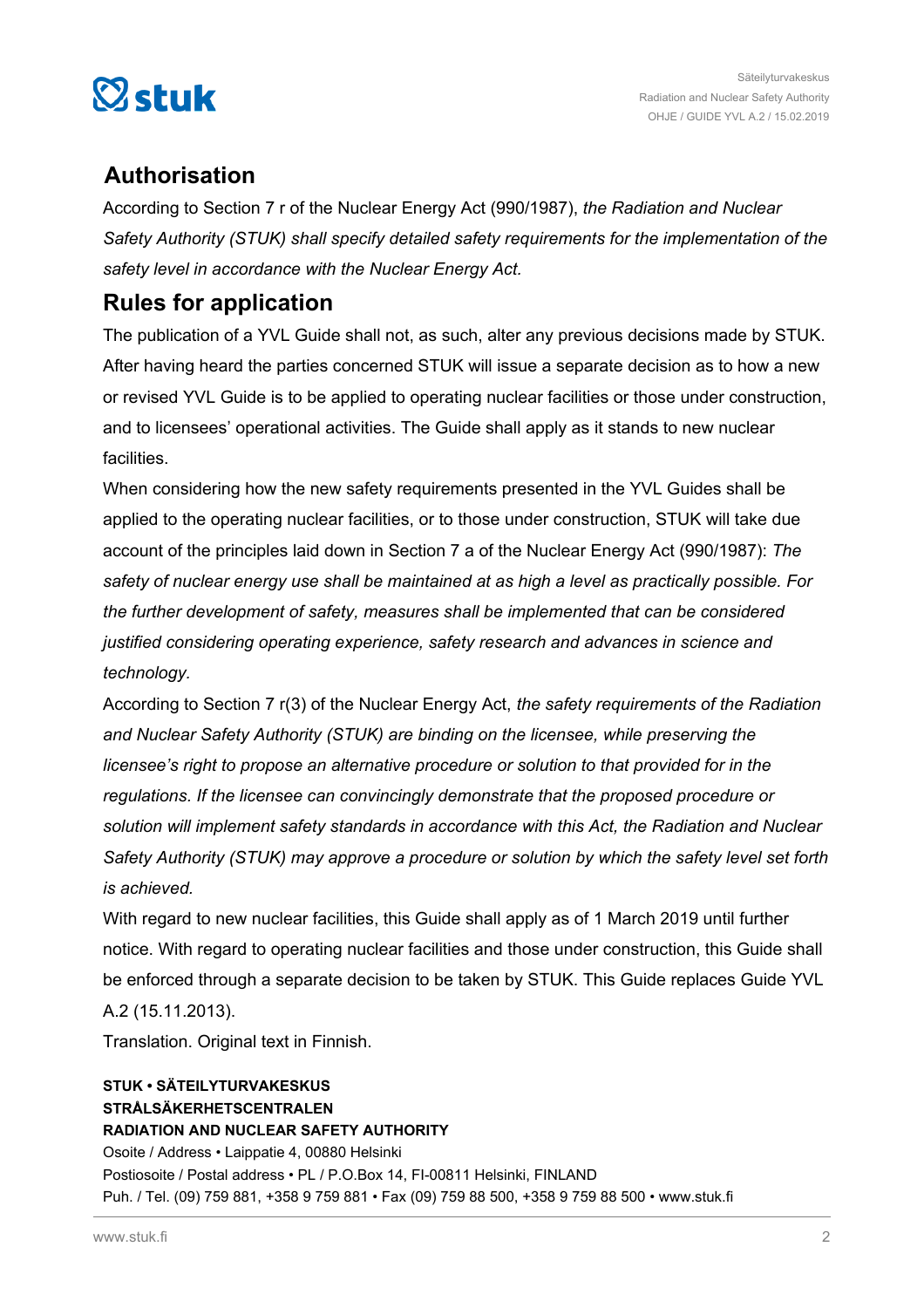<span id="page-2-0"></span>

## **1 Introduction**

101. Section 6 of the Nuclear Energy Act (990/1987) stipulates that the use of nuclear energy must be safe; it shall not cause injury to people, or damage to the environment or property. **[**2013-11-15 **]**

102. When applying for a decision-in-principle from the Government referred to in Section 11 of the Nuclear Energy Act, *particular attention shall be paid to the suitability of the intended site of the nuclear facility and its effects on the environment*, in accordance with Section 14(2) of the Nuclear Energy Act. **[**2019-02-15 **]**

103. Section 8 of the Radiation and Nuclear Safety Authority Regulation on the Safety of a Nuclear Power Plant (STUK Y/1/2018) stipulates that *the impact of local conditions on safety and on the implementation of the security and emergency arrangements shall be considered when selecting the site of a nuclear facility. The site shall be such that the impediments and threats posed by the plant to its surroundings remain extremely small and heat removal from the plant to the environment can be reliably implemented*. **[**2019-02-15 **]**

104. The siting of a nuclear power plant shall take into consideration external hazards to the plant that are caused by the environment and the conditions, industry, and population in the vicinity of the plant. **[**2019-02-15 **]**

105. Other factors to be considered in terms of legislation and technical aspects include the impact of the power plant project on the natural environment and land use, the social and economic effects, traffic arrangements and electrical connections to the national grid, cooling water solutions, and special factors relating to security of supply of electric power. **[**2013-11-15 **]**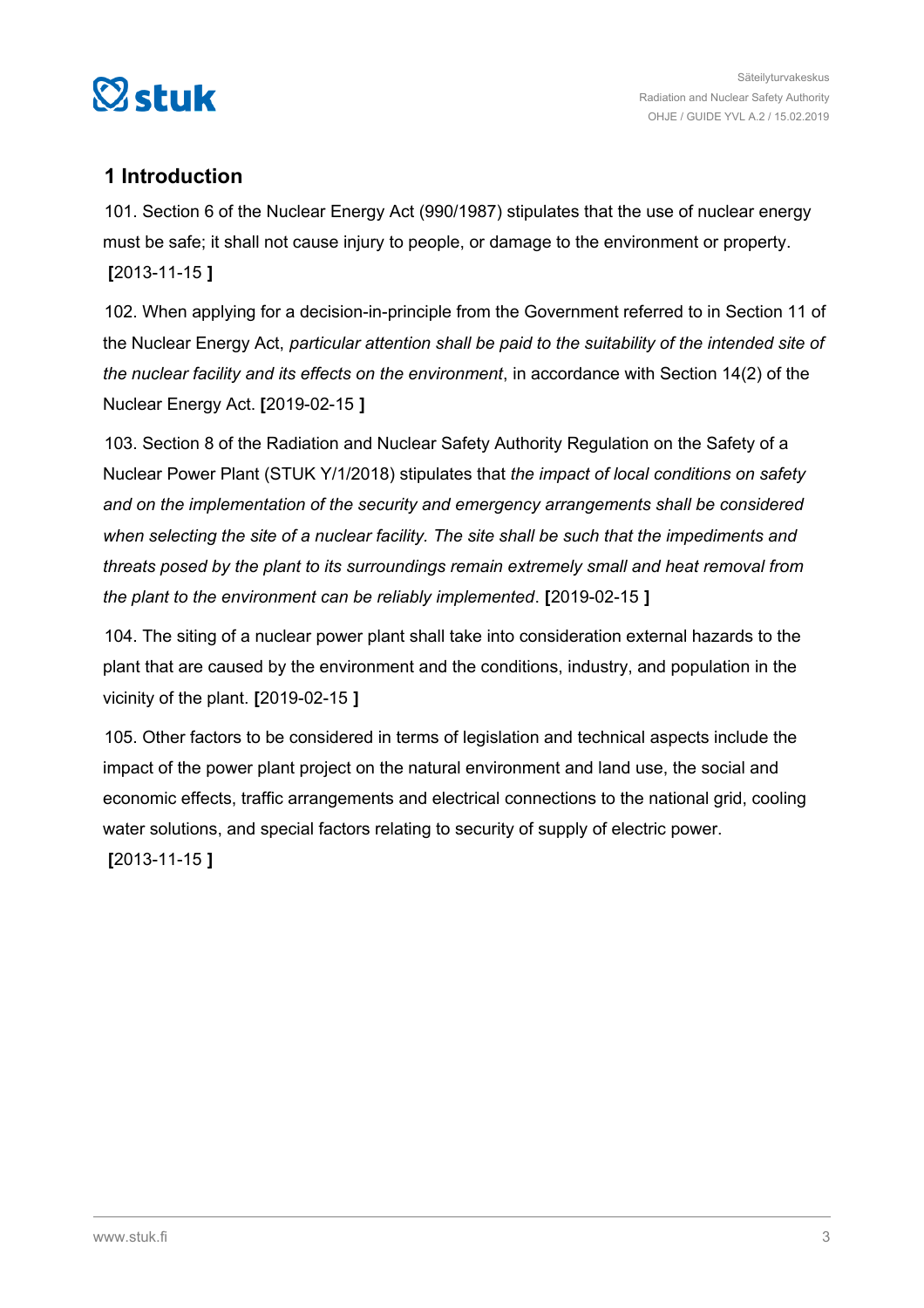<span id="page-3-0"></span>

# **2 Scope of application**

201. This Guide sets forth the basic requirements imposed on the licence applicant or licensee concerning the safety of the population and the environment when siting a nuclear power plant. **[**2013-11-15 **]**

202. The requirements apply to the siting of a new nuclear power plant as well as the planned site of a new plant unit at an existing site that may contain plant units or other nuclear facilities that are in operation or under construction. **[**2013-11-15 **]**

203. Where applicable, the Guide shall also be applied to other nuclear facilities of considerable general significance (Nuclear Energy Act, Section 11). **[**2013-11-15 **]**

204. The requirements concerning the siting of a nuclear waste final disposal facility are presented in the Radiation and Nuclear Safety Authority Regulation on the Safety of Disposal of Nuclear Waste (STUK Y/4/2018) and in Guide YVL D.5 "Disposal of nuclear waste". **[**2019-02-15 **]**

205. Several YVL Guides set forth requirements related to the siting of a nuclear power plant. In particular, these Guides include the following:

- YVL A.1 Regulatory oversight of safety in the use of nuclear energy
- YVL A.3 Leadership and Management for Safety
- YVL A.7 Probabilistic risk assessment and risk management of a nuclear power plant
- YVL A.11 Security of a nuclear facility
- YVL B.1 Safety design of a nuclear power plant
- YVL B.7 Provisions for internal and external hazards at a nuclear facility
- YVL C.3 Limitation and monitoring of radioactive releases from a nuclear facility
- YVL C.4 Assessment of radiation doses to the public in the vicinity of a nuclear facility
- YVL C.5 Emergency arrangements of a nuclear power plant.

References to these Guides are made later in this Guide. **[**2019-02-15 **]**

206. This Guide also briefly describes other key legislation related to the site and siting of a nuclear power plant. **[**2013-11-15 **]**

207. The Guide may be taken into consideration in the regulation and permit procedures of other authorities. **[**2013-11-15 **]**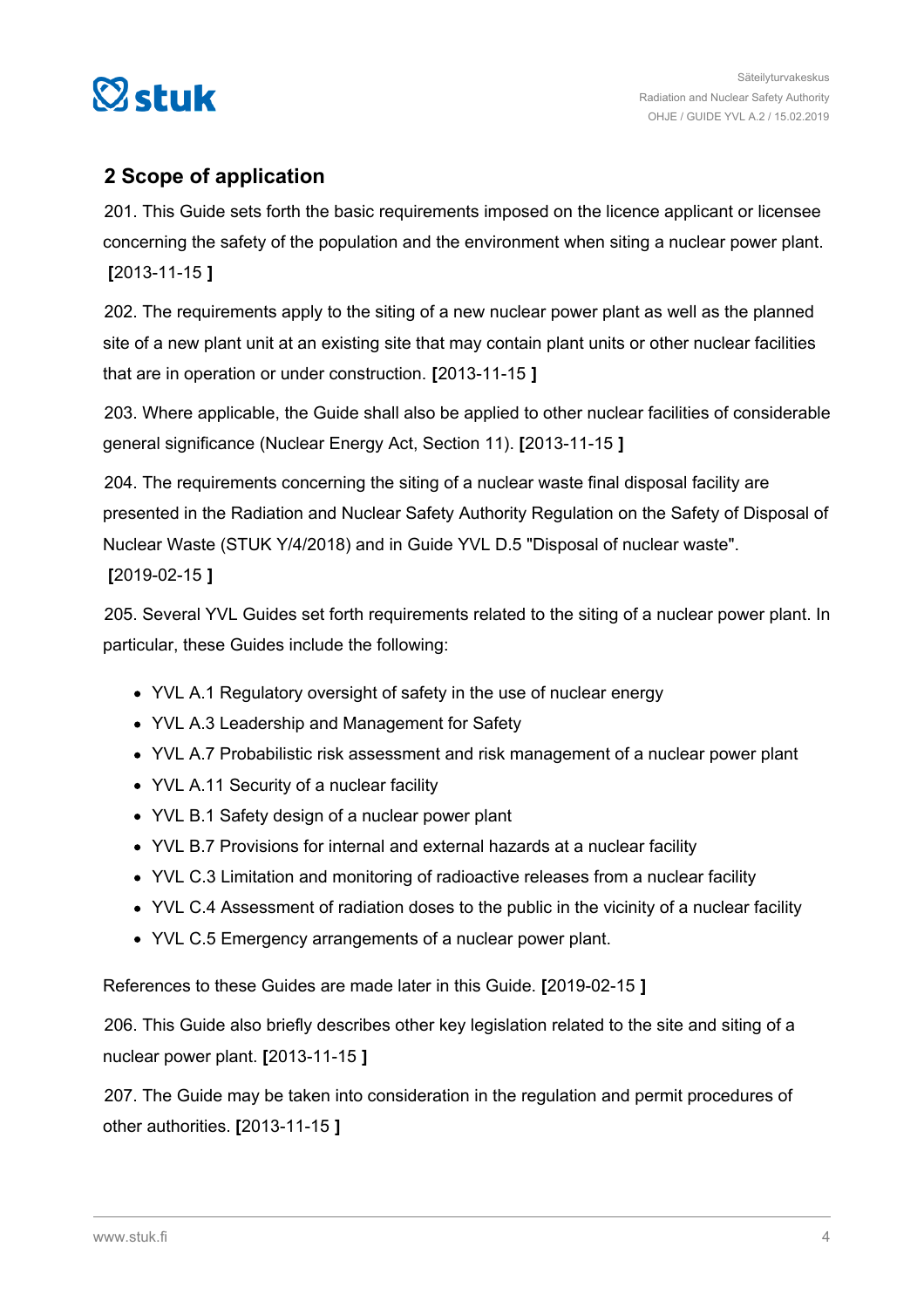<span id="page-4-0"></span>

## **3 Legislative requirements for the site and its vicinity**

301. The environmental effects of a nuclear power plant project are studied and evaluated in the environmental impact assessment (EIA) that precedes the processing of the decision-inprinciple application under the Nuclear Energy Act. The EIA is also implemented in connection with essential changes of nuclear power plants from the point of view of environmental impacts (for example, nuclear power plant power increase and decommissioning). **[**2019-02-15 **]**

302. The EIA procedure is governed by the Act (252/2017) and Government Decree (713/2006) on Environmental Impact Assessment Procedure. It involves hearing Finland's neighbouring countries where deemed necessary by virtue of the Convention on Environmental Impact Assessment in a Transboundary Context (the so-called Espoo Convention, 1991 [22]). **[**2019-02-15 **]**

303. The impacts of land use and construction shall be evaluated to the extent deemed necessary when performing zoning under the Land Use and Building Act (132/1999). The Land Use and Building Act and the Decree (895/1999) contain the provisions for planning, use, and construction of areas. **[**2019-02-15 **]**

304. According to Section 58 of the Nuclear Energy Act, *before a local detailed plan is drawn up for the area intended for the site of a nuclear facility, and prior to the approval of such a plan where a site is reserved for the construction of a nuclear facility, a statement shall be obtained from the Radiation and Nuclear Safety Authority (STUK).* **[**2013-11-15 **]**

305. Interaction with STUK should be maintained concerning all the plan types covering the nuclear power plant or the nearby areas, such as the general plan and the provincial plan. STUK should be invited to negotiations with authorities, and a statement on the draft plan should be requested from STUK (Land Use and Building Act, Section 66; Land Use and Building Decree, Sections 11, 13, 18, 20, 26 and 28). **[**2019-02-15 **]**

306. Several alternative candidate nuclear power plant sites may be simultaneously examined during the preparation for the siting of a new nuclear power plant, in the EIA process and in the application for a decision-in-principle. According to Section 24 of the Nuclear Energy Decree (161/1988), the application for a decision-in-principle shall include a report on the suitability of the proposed site for its purpose. **[**2019-02-15 **]**

307. Operating a nuclear power plant requires an environmental permit; the Environmental Protection Act (527/2014) and the Environmental Protection Decree (169/2000) issued on the basis of the said Act contain provisions for the application of an environmental permit. The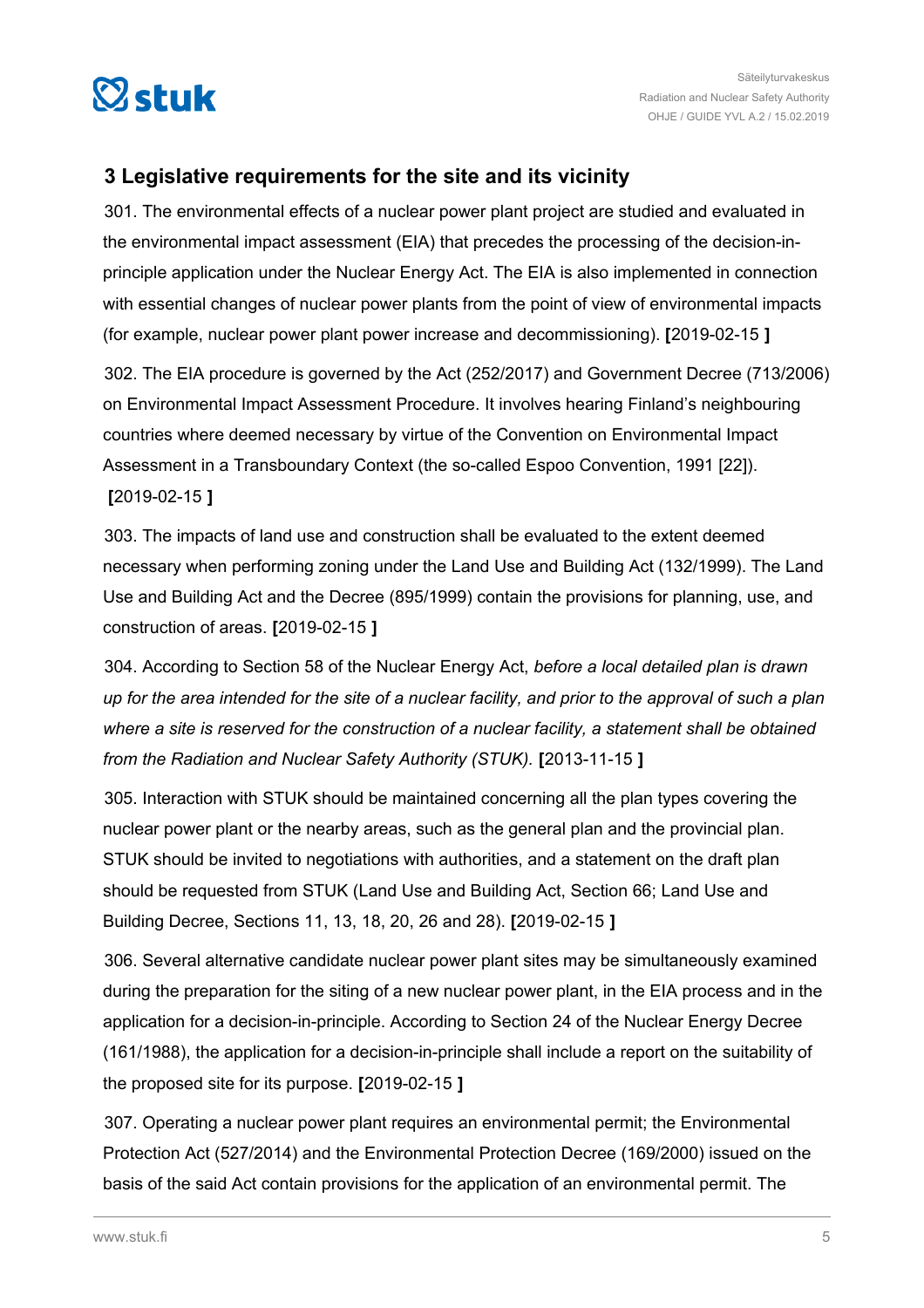

construction stage of a nuclear power plant may also involve activities related to waterways and shore areas, for which an environmental permit shall be applied for. **[**2019-02-15 **]** 308. When planning the siting of a nuclear power plant, the stipulations of the Nature Conservation Act (1096/1996) and the Nature Conservation Decree (160/1997) shall also be

observed. The environmental impact assessment shall also evaluate the need for a Natura assessment. If the project is found to have potentially adverse effects on the natural values of a Natura 2000 area, the significance of the effects shall be evaluated in connection with the EIA procedure or during the zoning stage. **[**2019-02-15 **]**

309. Although siting is based on land use planning and on the impact assessments performed therein, the project shall follow all Natura 2000 provisions of the Nature Conservation Act and, when necessary, acquire the decisions according to the Nature Conservation Act to deviate from the protection of animal and plant species listed in the Directive. **[**2019-02-15 **]**

310. A permit pursuant to the Water Act (587/2011) is required for constructing a dock, bridge, dam, or cable in a water system, for dredging a shipping channel, and for extracting cooling water and siphoning it for use as liquid. **[**2019-02-15 **]**

311. The assessment of the effects of power lines and the planning of their placement are covered by the processes of the Act on Environmental Impact Assessment and of the Land Use and Building Act. The construction licence for power lines shall be processed as stipulated in the Electricity Market Act (588/2013). **[**2019-02-15 **]**

312. The Ministry of Employment and the Economy reports the general information concerning a new nuclear power plant project and its environmental effects compiled by the construction licence holder and inspected by STUK to the European Commission no later than six months before the granting of an operating licence pursuant to the Nuclear Energy Act, as required by Article 37 of the EURATOM Treaty and Recommendation 2010/635/Euratom [23], which supplements the Treaty. **[**2019-02-15 **]**

313. The Rescue Act (379/2011) and the Ministry of the Interior's Decree on external rescue plans of sites posing a special hazard (612/2015) apply to the rescue plans prepared for the inhabitants of the surrounding areas in case of nuclear power plant accidents. **[**2019-02-15 **]**

314. The requirements governing the limitation of radioactive releases from nuclear power plants are presented in Sections 2 a and 7 c of the Nuclear Energy Act (990/1987), in Sections 22 a and b of the Nuclear Energy Decree (161/1988) and in Section 7 of Regulation STUK Y/1/2018 and the detailed requirements in Guide YVL C.3. **[**2019-02-15 **]**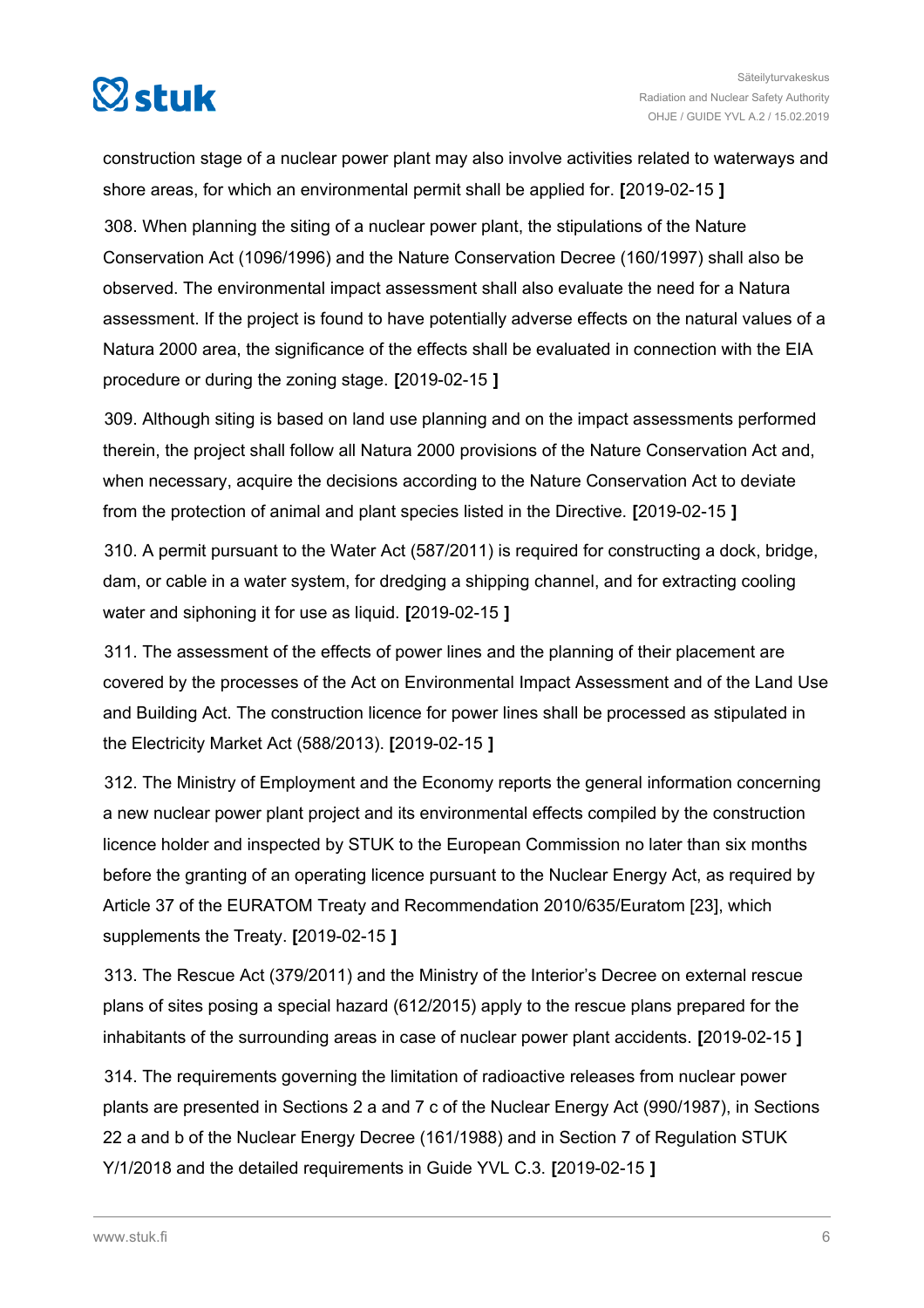

315. Requirements concerning the nearby areas of nuclear facilities are presented in regulations STUK Y/3/2016 and Y/2/2018 concerning security and emergency arrangements. **[**2019-02-15 **]**

316. Chapter 9, Section 8 of the Police Act (872/2011) stipulates that a decree issued by the Ministry of the Interior may be used to limit movement or sojourn at a protected location and its vicinity due to a danger originating from the location or a hazard imposed on it. **[**2019-02-15 **]**

317. According to the Aviation Act (864/2014), a Government Decree may be used to limit or forbid aviation near nuclear power plants. Government Decree (930/2014, the newest amendment 909/2016) defines a no-fly zone around the nuclear power plants that were in operation at that time; the zone has a radius of four kilometres and extends up to an altitude of two kilometres. A requirement set for a new site area may differ from these figures. **[**2019-02-15 **]**

318. Section 14 of Regulation STUK Y/1/2018 stipulates that *the design of a nuclear facility shall take account of external hazards that may endanger safety. Systems, structures, components and access shall be designed, located and protected so that the impacts of external hazards deemed possible on nuclear facility safety remain minor. The operability of systems, structures and components shall be demonstrated in their design basis external environmental conditions. External hazards shall include exceptional weather conditions, seismic events, the effects of accidents that take place in the environment of the facility, and other factors resulting from the environment or human activity. The design shall also consider unlawful and other unauthorised activities compromising nuclear safety and a large commercial aircraft crash*. The detailed requirements concerning external and internal hazards are presented in Guide YVL B.7. The detailed requirements concerning protection against unlawful action are presented in Guide YVL A.11. **[**2019-02-15 **]**

319. During the application for a decision-in-principle for a nuclear power plant unit, and a construction licence and operating licence for a nuclear facility, an analysis pursuant to Sections 24, 32 and 34 of the Nuclear Energy Decree, respectively, shall be drawn up for the plans and methods available for the purpose of arranging nuclear waste management, including the dismantling of the nuclear facility and the final disposal of nuclear waste. During the application for a decommissioning licence, an analysis pursuant to Section 34 a of the Nuclear Energy Decree shall be drawn up for the plans and methods available for the purpose of arranging nuclear waste management during decommissioning, including the final disposal of nuclear waste. **[**2019-02-15 **]**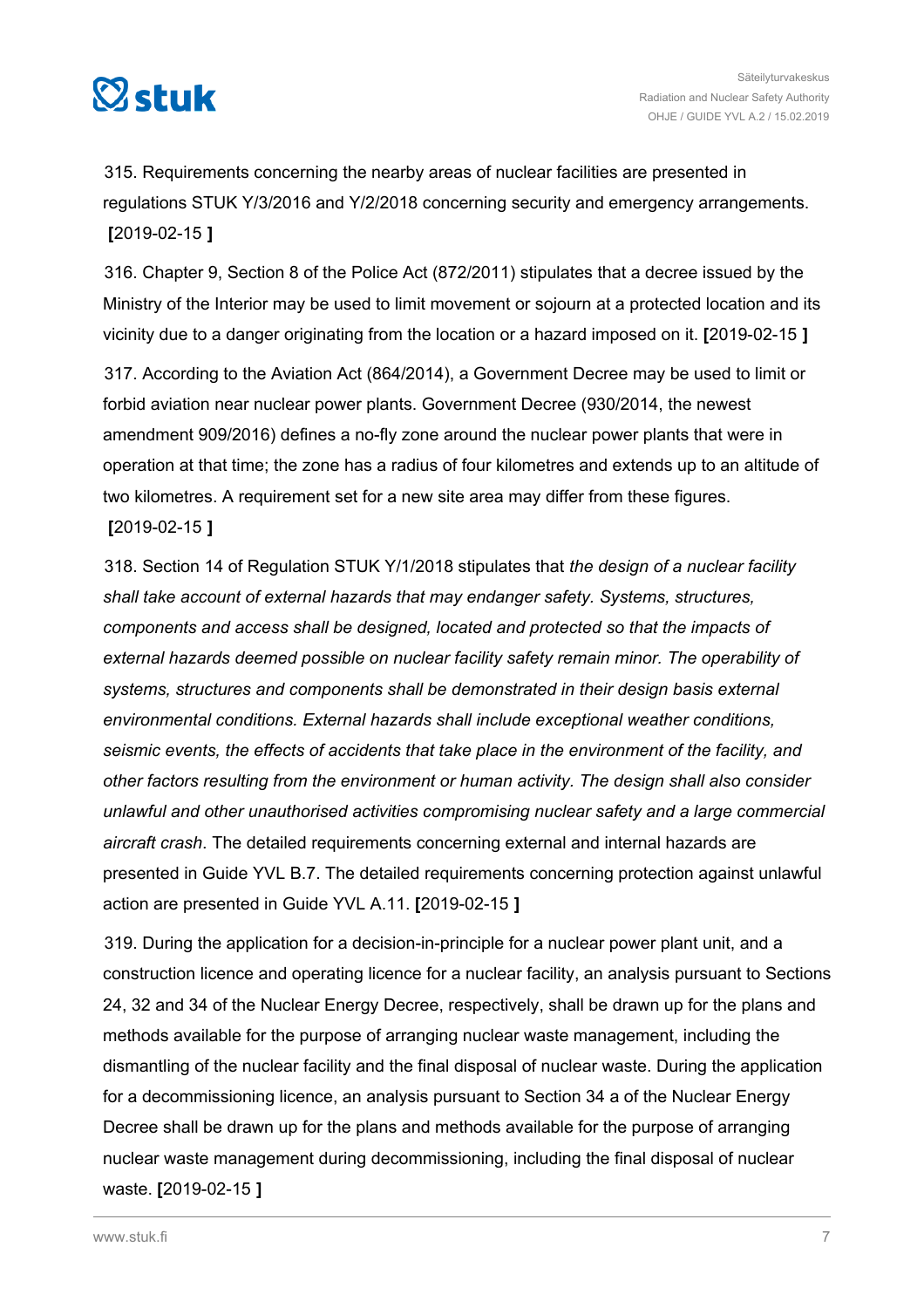<span id="page-7-0"></span>

### **4 Site requirements**

401. The normal operation of a nuclear power plant, anticipated operational occurrences, postulated accidents and design extension conditions and severe accidents shall not cause radiation doses to the surrounding population and bring about limitations on the use of the land and water areas in the surroundings that exceed the constraints set forth in Section 22 b of Nuclear Energy Act and in Guide YVL C.3 due to releases of radioactive substances. **[**2019-02-15 **]**

402. In co-operation with the relevant authorities, the licence applicant and licensee shall take into account in the siting the following safety aspects and procedures relating to the site of a nuclear power plant and its vicinity:

1. When selecting the site of a nuclear power plant, the starting point shall be that the plant is not placed in a densely populated area. This means that preparing for and management measures of an accident will target a smaller population group, thus being easier to implement.

2. The nuclear power plant's vicinity shall have no facilities or centres of population where the necessary protective measures would be difficult to implement.

3. In the nuclear power plant's vicinity, no activities shall be engaged in that could pose an external hazard to the plant.

4. The transport connections necessary to construct and operate a nuclear power plant shall be available.

5. At least two road connections to the power plant shall be available, or it shall be possible to make them available, to ensure rescue operations and plant safety also under exceptional traffic conditions and other conditions.

6. In the vicinity of the nuclear power plant, precautions in the form of land use plans and public protection plans shall be taken with a view to the possibility of a severe accident exceeding the design bases of the plant and the resulting possible releases of radioactive substances [26, 27]. **[**2019-02-15 **]**

403. When selecting and evaluating a site, the licence applicant shall make use of expertise covering nuclear safety, the radiation safety of the environment, land use, and conservation of nature. **[**2019-02-15 **]**

404. According to Guide YVL A.3, a management system pertaining to the safety and quality management of a nuclear facility shall cover the entire life cycle of the nuclear facility, including siting. The management system shall require the licensee to perform its own evaluation of the analyses pertaining to the site. **[**2013-11-15 **]**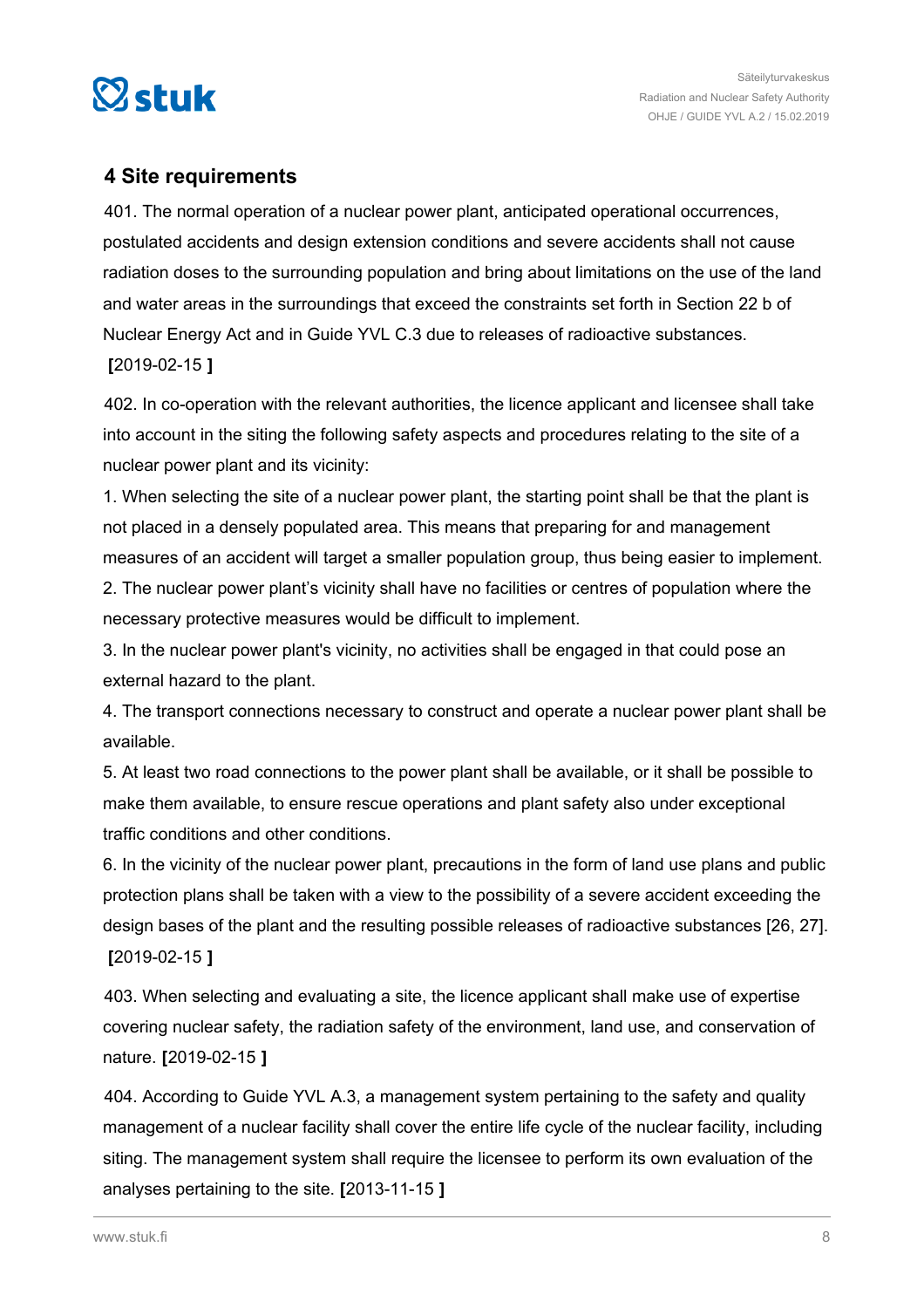<span id="page-8-0"></span>

405. When selecting the site, the licence applicant shall employ methods that meet the high international requirements in terms of the safety of the plant and the environment [24, 28]. **[**2019-02-15 **]**

#### **4.1 Site area and its vicinity**

406. According to Radiation and Nuclear Safety Authority Regulation on the Emergency Arrangements of a Nuclear Power Plant (STUK Y/2/2018), the site area of a nuclear power plant comprises the area used by the power company and the area surrounding the plant, where movement and stay are limited. As a rule, only activities related to the nuclear power plant are permitted in this area. Depending on local conditions, the site area shall extend to some 0.5–1 kilometres from the plant. **[**2019-02-15 **]**

407. The licensee responsible for the operation of the nuclear power plant shall have the authority of decision over all activities within the site area. **[**2013-11-15 **]**

408. Other activities of minor importance may be permitted in the site area, provided that they do not pose a hazard to the safety of the plant or its security and emergency arrangements. A traffic lane may traverse the area, if the volume of traffic is small and it can be stopped when necessary. **[**2019-02-15 **]**

409. Exit routes from the area shall be built according to the instructions and requirements given by the rescue authorities, in a manner that allows for safe evacuation with no disturbance to the rescue activities under exceptional natural conditions, traffic conditions, or following an accident in the area. **[**2013-11-15 **]**

410. The locations of the nuclear power plant's power plant units and other nuclear facilities and related functions in the site area, and the related safety aspects, shall be processed as laid down in Guide YVL B.7. **[**2019-02-15 **]**

411. Regulation STUK Y/2/2018 stipulates that a precautionary action zone shall surround the site area and extend to a distance of approximately 5 kilometres from the plant, and that land use restrictions are in force in this area. The precautionary action zone shall include in their entirety any villages and settlements that are located inside the area. The following aspects supplement requirement 402:

1. The precautionary action zone shall not contain facilities inhabited or visited by a considerable number of people, such as schools, hospitals, care facilities, shops, or significant places of employment or accommodation that are not related to the nuclear power plant.

2. The precautionary action zone shall not contain socially significant functions that could be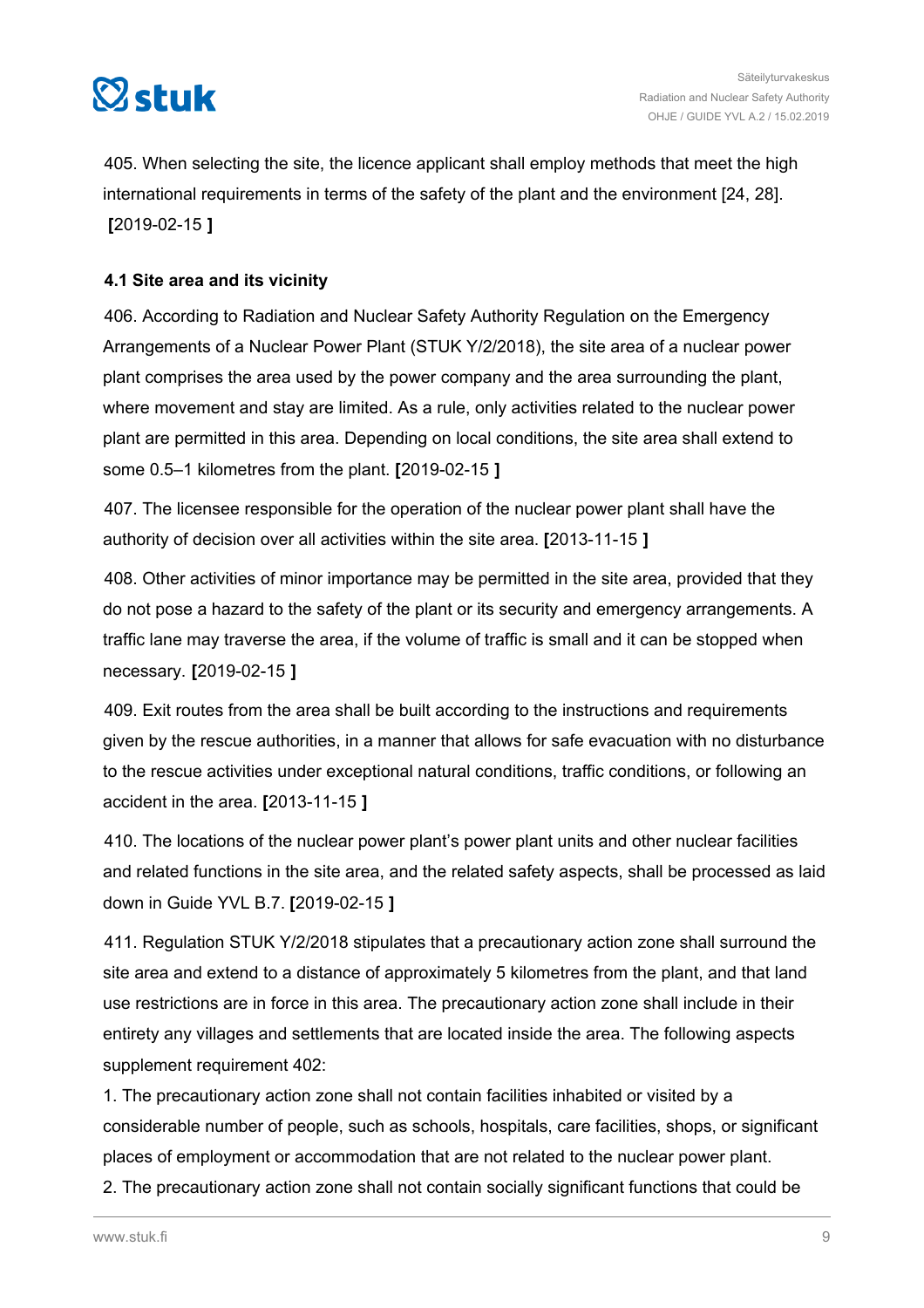<span id="page-9-0"></span>

affected by an accident at the nuclear power plant.

3. The number of permanent inhabitants, recreational housing, and recreational activities shall be limited inside the precautionary action zone of a nuclear power plant, so that a rescue plan that allows for effective evacuation of the population may be drawn up and implemented for the area [25]. Special attention shall be paid to the characteristics of the site's immediate surroundings, such as archipelagos that are difficult to travel and recreational settlements, for example, as well as other rescue activities that may be required under exceptional conditions. 4. Primarily, land use and construction decisions shall aim at maintaining the number of permanent and leisure-time inhabitants inside the precautionary action zone at a level where it will not substantially increase during the construction and operation of a nuclear power plant from the time when the decision-in-principle was made under the Nuclear Energy Act. **[**2019-02-15 **]**

412. The requirements concerning the duties of a nuclear power plant licensee relating to emergency response arrangements within the precautionary action zone are presented in Regulation STUK Y/2/2018. **[**2019-02-15 **]**

413. In accordance with Regulation STUK Y/2/2018, the facility shall be surrounded by an emergency planning zone extending to about 20 kilometres from the plant; the zone shall be covered by a detailed external rescue plan for the protection of the public drawn up by authorities. The precautionary action zone shall be part of the emergency planning zone. **[**2019-02-15 **]**

#### **4.2 External hazards affecting site selection**

414. During the selection of the site and the various stages of the licensing process, the licence applicant shall, under Guides YVL B.1 and YVL B.7, evaluate and observe the external hazards that may affect the safety of the nuclear power plant at the site in question. The hazards caused by natural phenomena and normal human activities shall be examined at this time. As regards natural phenomena, the anticipated effects of climate change on natural phenomena shall also be considered. Regarding hazards caused by normal human activities, at least land, sea and air transport, and pipelines, industrial facilities and storage facilities that may cause danger, shall be examined. The direct effects on the nuclear power plant's systems, structures and components, and indirect effects on the supply of cooling water and raw water, and electrical network connections, access connections, and the implementation of security, emergency and rescue arrangements shall be considered. **[**2019-02-15 **]**

415. External hazards that are considered possible at the site are also processed by means of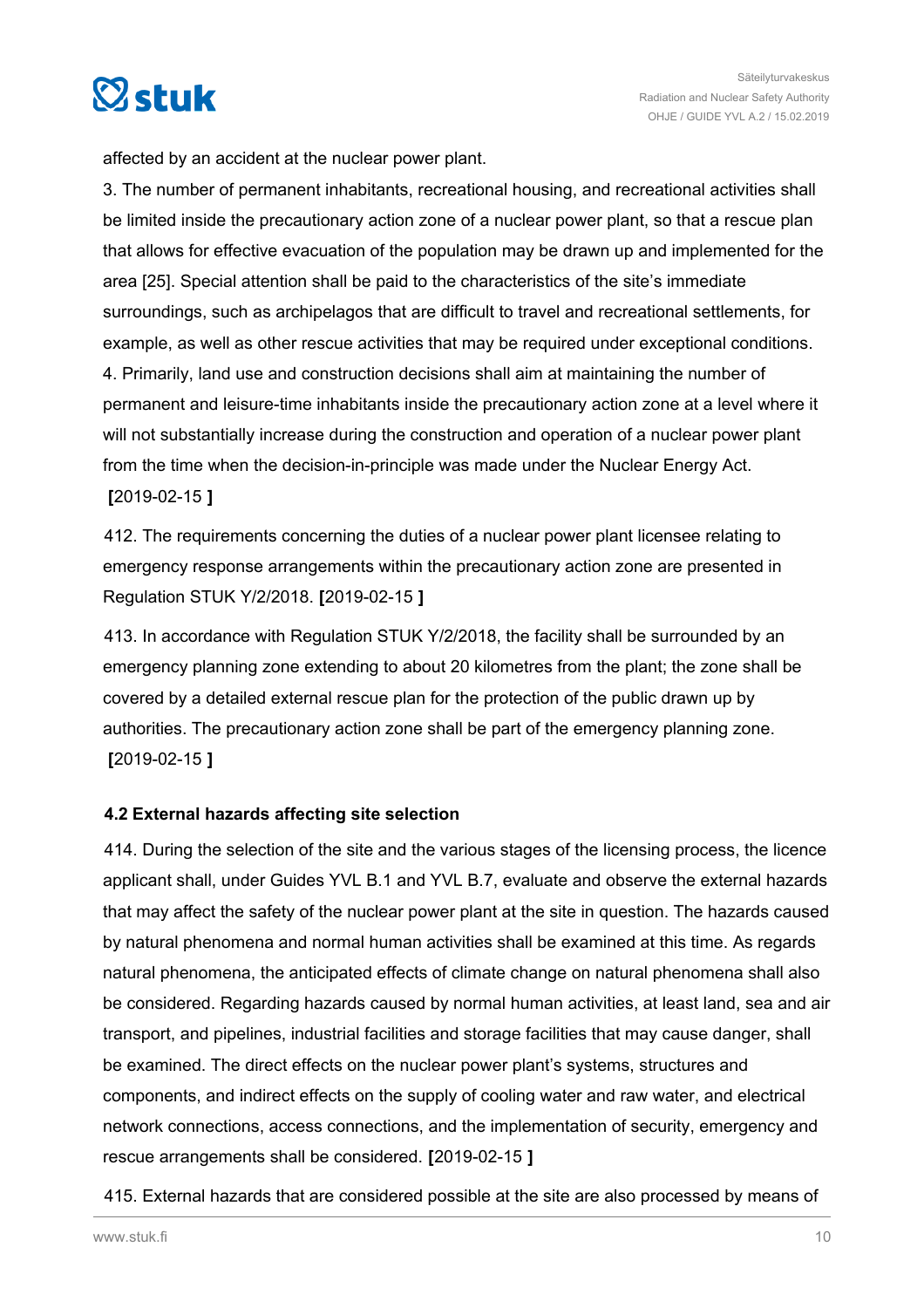<span id="page-10-0"></span>

a probabilistic risk assessment in accordance with Guide YVL A.7 at various stages of the licensing process. **[**2019-02-15 **]**

416. During site selection, and during the various stages of the licensing process, the licence applicant shall assess the capability to implement at the site security arrangements as laid down in Guide YVL A.11 in order to prevent unlawful action against the plant, as well as the capability to implement the emergency arrangements laid down in Guide YVL C.5. **[**2013-11-15 **]**

# **4.3 Releases of radioactive substances and the radiation safety of the surrounding population**

417. Sections 2 a and 7 c of the Nuclear Energy Act, Sections 22 a and b of the Nuclear Energy Decree and Section 7 of Regulation STUK/1/2018 set forth regulations for the limitation of radiation exposure of the population in the vicinity of the nuclear power plant and releases of radioactive substances. Section 22 b of the Nuclear Energy Decree set forth dose constraints for the population under normal operational conditions, anticipated operational occurrences, postulated accidents, design extension conditions and severe accidents. **[**2019-02-15 **]**

418. Guide YVL C.3 provides the detailed requirements concerning the radiation exposure and release limitations during normal operation and under accident conditions. **[**2019-02-15 **]**

419. Guide YVL C.4 lays down the requirements concerning the preparation of analyses of the dispersion of radioactive substances and the assessment of radiation doses of the population during normal operation and under accident conditions. When assessing radiation doses of the surrounding population, the region's characteristics – hydrological, meteorological and natural – as well as the living conditions and habits of the population shall be considered. **[**2019-02-15 **]**

420. Guide YVL C.5 contains the requirements concerning the assessment of the dispersion of radioactive releases and dose effects during emergency situations at a nuclear power plant. **[**2019-02-15 **]**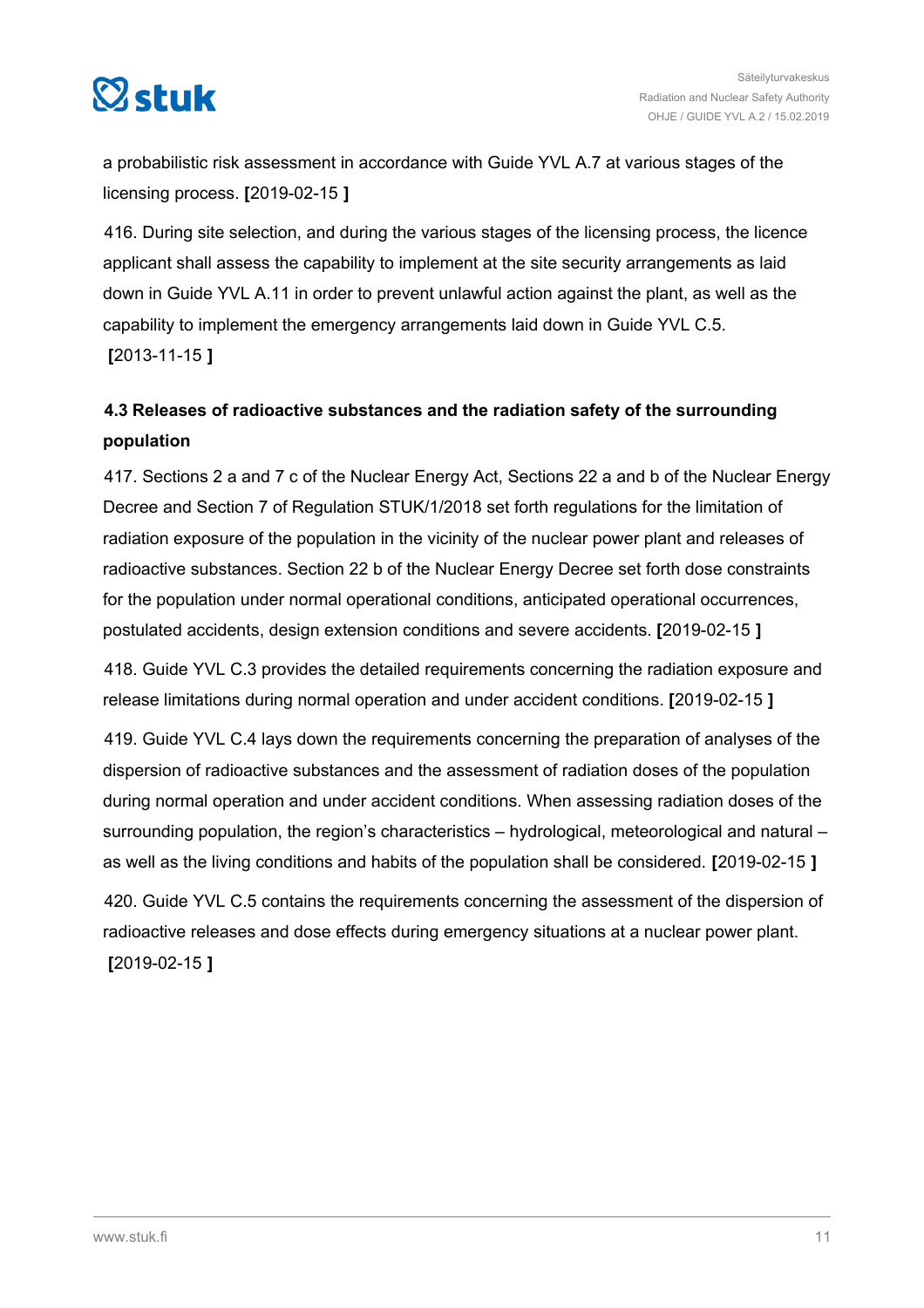<span id="page-11-0"></span>

#### **4.4 Application for a decision-in-principle, construction licence and operating licence**

421. The Nuclear Energy Act (Chapter 4) prescribes that there shall be a decision-in-principle of the Government, approved by Parliament, confirming that a significant nuclear facility project is in the overall good of society. **[**2013-11-15 **]**

422. Pursuant to Section 14 of the Nuclear Energy Act, the Government may consider giving a positive decision-in-principle only if the candidate municipality of the planned nuclear facility has issued a statement in favour of the facility's construction. **[**2019-02-15 **]**

423. Sections 23 and 24 of the Nuclear Energy Decree prescribe that the following reports concerning the safety and site of the nuclear facility shall be appended to the application for a decision-in-principle referred to in the Nuclear Energy Act:

a. An outline of the technical operation principles of the planned nuclear facility

b. A description of the safety principles that will be observed

c. A general description of ownership and possessory relations of the planned nuclear facility site

d. A description of settlement and other activities on the planned nuclear facility site and in its vicinity, including land use planning arrangements

e. An assessment of the suitability of the planned site for its purpose, considering the effects of local conditions on safety, security and emergency arrangements, and the effects of the nuclear facility on its immediate vicinity

f. An assessment report drawn up in accordance with the Act on Environmental Impact Assessment and an account of the design bases the applicant intends to apply in order to avoid environmental damage and to limit environmental burdens. **[**2019-02-15 **]**

423a. When applying for a decision-in-principle, a description of the survey of nuclear power plant sites shall be submitted to STUK pursuant to Guide YVL A.1 [24, 28]. **[**2019-02-15 **]**

424. A construction licence application referred to in the Nuclear Energy Act for a nuclear facility shall include appended site-related reports prepared under Section 32 of the Nuclear Energy Decree:

a. A report on the applicant's right to use the planned facility site

b. A report on the settlement and other activities on the planned nuclear facility site and in its vicinity, including land use planning arrangements

c. A report on the nuclear facility's effects on the environment and a report on the design bases the applicant aims to employ to limit environmental damage. **[**2019-02-15 **]**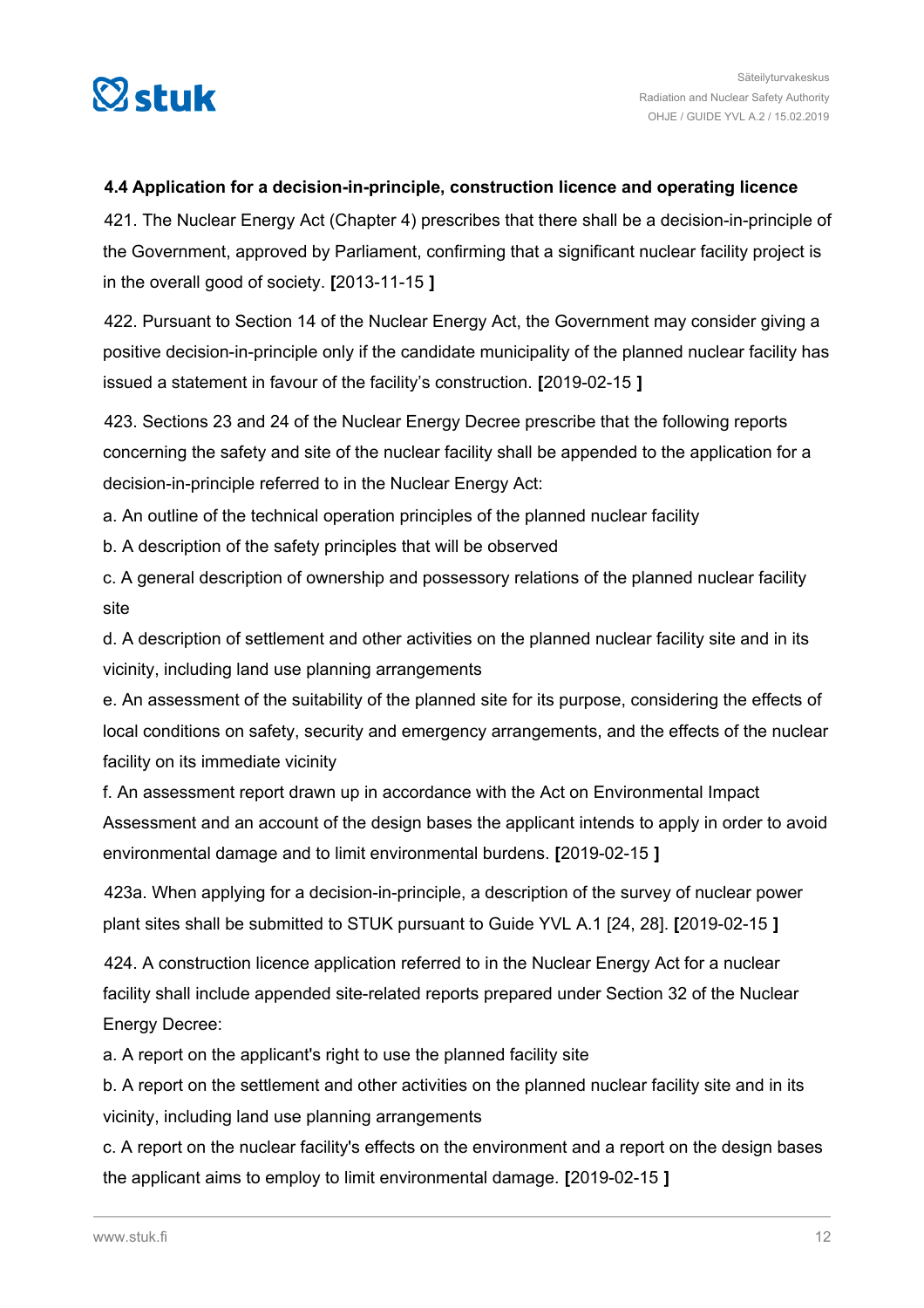

425. When applying for a construction licence, the applicant shall submit to STUK the following documents under Section 35 of the Nuclear Energy Degree, among others:

a. The preliminary safety analysis report

b. A design-phase probabilistic risk assessment

c. Preliminary plans for nuclear security and emergency arrangements. **[**2019-02-15 **]**

426. Correspondingly, an application for an operating licence for a nuclear power plant shall contain reports and documents concerning the site location as required in Section 34 of the Nuclear Energy Decree, including:

a. A report on the settlement and other activities on the planned nuclear facility site and in its vicinity, including land use planning arrangements for the nearby areas

b. A report on the actions taken to limit environmental damage caused by the nuclear facility. In addition, an application for a decommissioning licence shall contain similar reports and documents as required in Section 34 a of the Nuclear Energy Decree. **[**2019-02-15 **]**

427. Section 36 of the Nuclear Energy Decree prescribes that, when applying for an operating licence, the applicant shall also submit to STUK the following documents, among others:

a. The final safety analysis report

b. A probabilistic risk assessment

c. Plans for nuclear security and emergency arrangements

d. An environmental radiation monitoring programme for the vicinity of the nuclear power plant. Correspondingly, when applying for a decommissioning licence, the applicant shall submit similar reports and documents to STUK as required in Section 36 a of the Nuclear Energy Decree. **[**2019-02-15 **]**

428. The preliminary safety analysis report and the final safety analysis report, prepared in accordance with Guide YVL A.1, shall include descriptions of the power plant site and its surrounding land and water areas, area arrangements and land use in the surrounding areas: industry, traffic, agriculture, fishing, schools, facilities and other public services, meteorology, hydrology, seismology, geology, and other factors affecting the safety of the site. **[**2019-02-15 **]**

429. The licensee shall also keep the nuclear power plant's final safety analysis report (FSAR) up-to-date during the operation of the plant. Any updated descriptions of the site and its surroundings shall be submitted to STUK for approval. **[**2013-11-15 **]**

430. Sections 3.9 and 4.8 of Guide YVL A.1 detail the requirements of a periodic safety review performed at the nuclear facility while the operating licence is in force and during its renewal.

**[**2013-11-15 **]**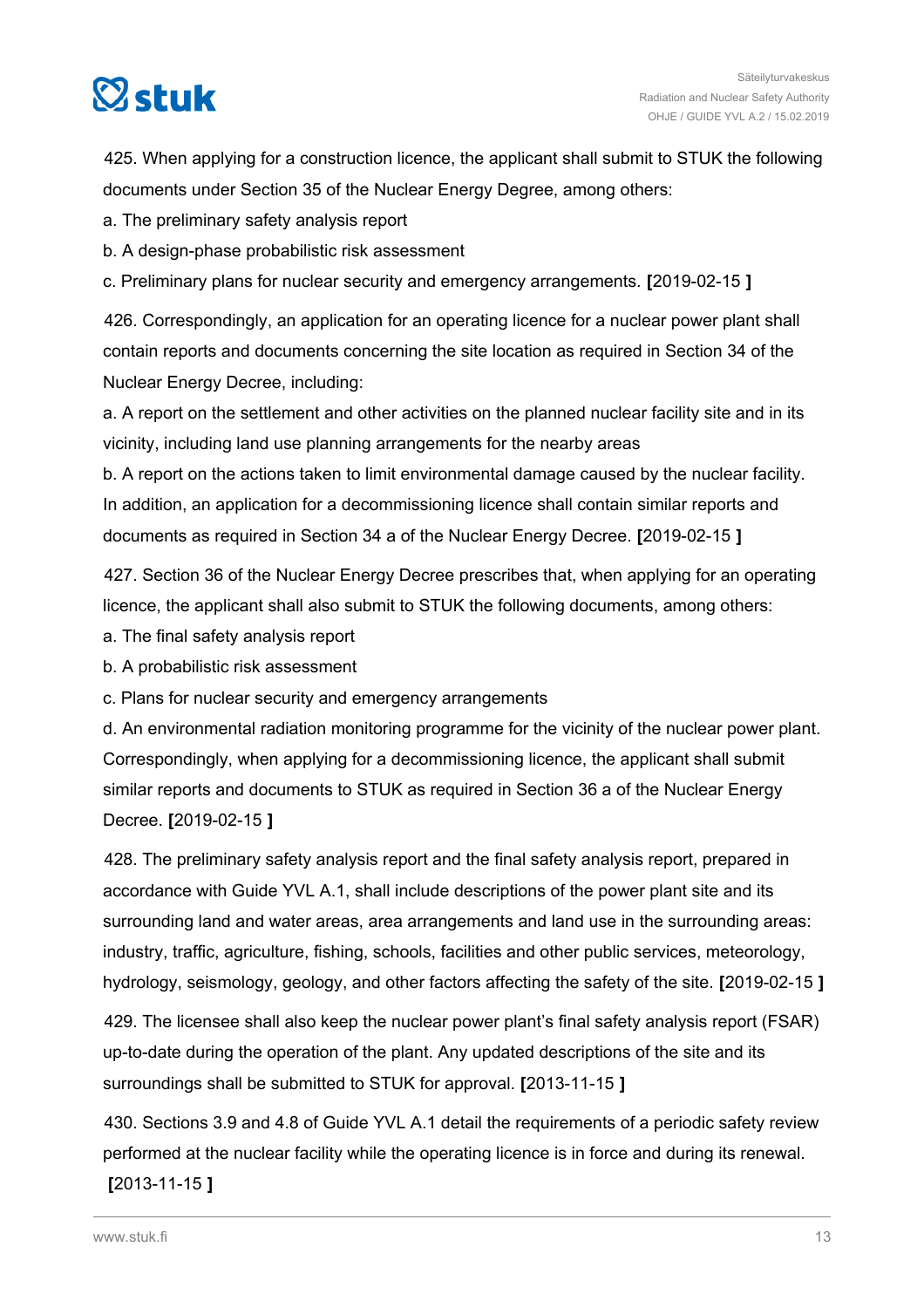<span id="page-13-0"></span>

## **5 Regulatory oversight by STUK**

501. STUK shall assess the fulfilment of the requirements of Chapter 4 at various stages of the licensing process. **[**2013-11-15 **]**

502. STUK shall issue statements to the Ministry of Employment and the Economy concerning the EIA programme and assessment report drawn up to assess the environmental impact. STUK shall then review the descriptions falling under its field of competence taking into account the existing nuclear technology design information that is relevant to the project and the plant site. **[**2013-11-15 **]**

503. STUK shall issue the requested statements on the planning of land use in the site area and its vicinity. **[**2013-11-15 **]**

504. STUK shall draw up a preliminary safety evaluation of the application for a decision-inprinciple and the documentation submitted to STUK. STUK shall assess the suitability of the sites proposed for the nuclear power plant for their purpose, taking into consideration the impact of local conditions on safety, the possibilities to implement the security and emergency arrangements and the effects of the nuclear power plant on its environment. If a nuclear power plant already exists on the planned site, its operation and experiencies of its safety supervision shall be taken into account. **[**2019-02-15 **]**

505. During the decision-in-principle stage, STUK shall review in accordance with Guide YVL A.1 that the applicant has submitted illustrative and comprehensive estimates on the effects of various accident scenarios, including severe accidents, on the environment, and that the applicant has presented environmental descriptions and assessments of external hazards that are based on the best information available. **[**2019-02-15 **]**

506. When applying for a construction licence, STUK shall review the nuclear power plant's preliminary safety assessment report and the preliminary plans for nuclear security and emergency arrangements under Guide YVL A.1. STUK shall also review the preliminary probabilistic risk assessment drawn up to evaluate the probability of potential accidents at the nuclear power plant and of related events as well as the magnitude of consequent radioactive releases. **[**2019-02-15 **]**

507. The review of the preliminary safety analysis report and the preliminary safety evaluation by STUK under Guide YVL A.1 shall consider, in terms of the site and its vicinity, that the report includes comprehensive and clear descriptions of

a. Geography in the vicinity as well as prevailing and predicted distributions of population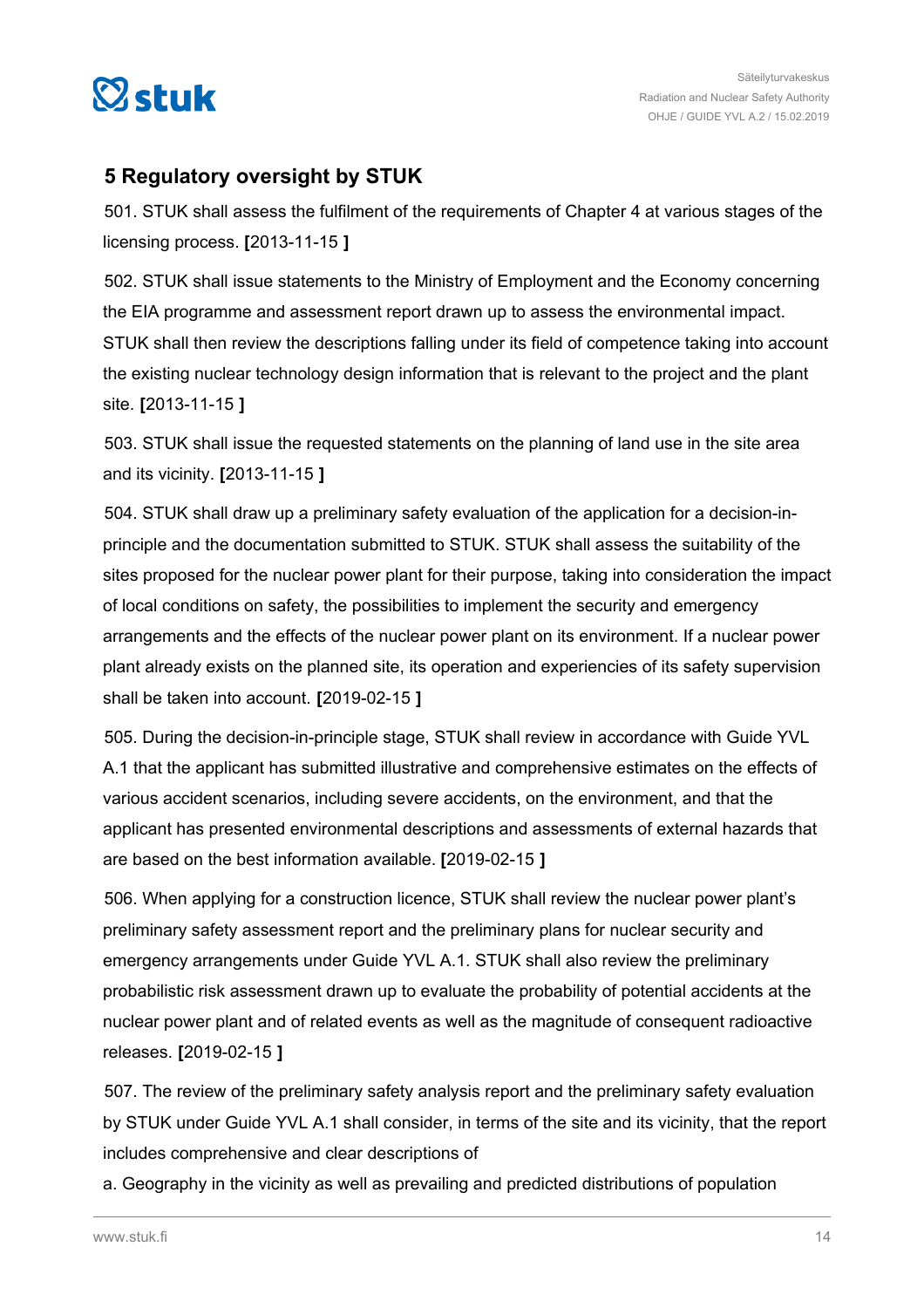

b. Use of land and water areas as well as sources of livelihood (including agriculture and fishing) and traffic in the vicinity

- c. Site climate and meteorological dispersion conditions
- d. Hydrological factors within the site and its vicinity
- e. Geology and seismology within the site and its vicinity
- f. Plans for the intake and discharge of cooling water
- g. Plans for the intake of raw water. **[**2013-11-15 **]**

508. When reviewing the operating licence application and the decommissioning licence application for a nuclear power plant unit as well as the periodic safety review, it shall be verified that all of the documents and information presented pertaining to the nuclear power plant unit, its site, and the radiation safety of the surrounding areas are up-to-date, and that the nuclear security plans and emergency plans submitted are acceptable. **[**2019-02-15 **]**

509. STUK shall co-operate with all appropriate authorities and expert organisations for the purposes of its inspection work, and request from these parties the statements required by legislation and other possible statements. **[**2013-11-15 **]**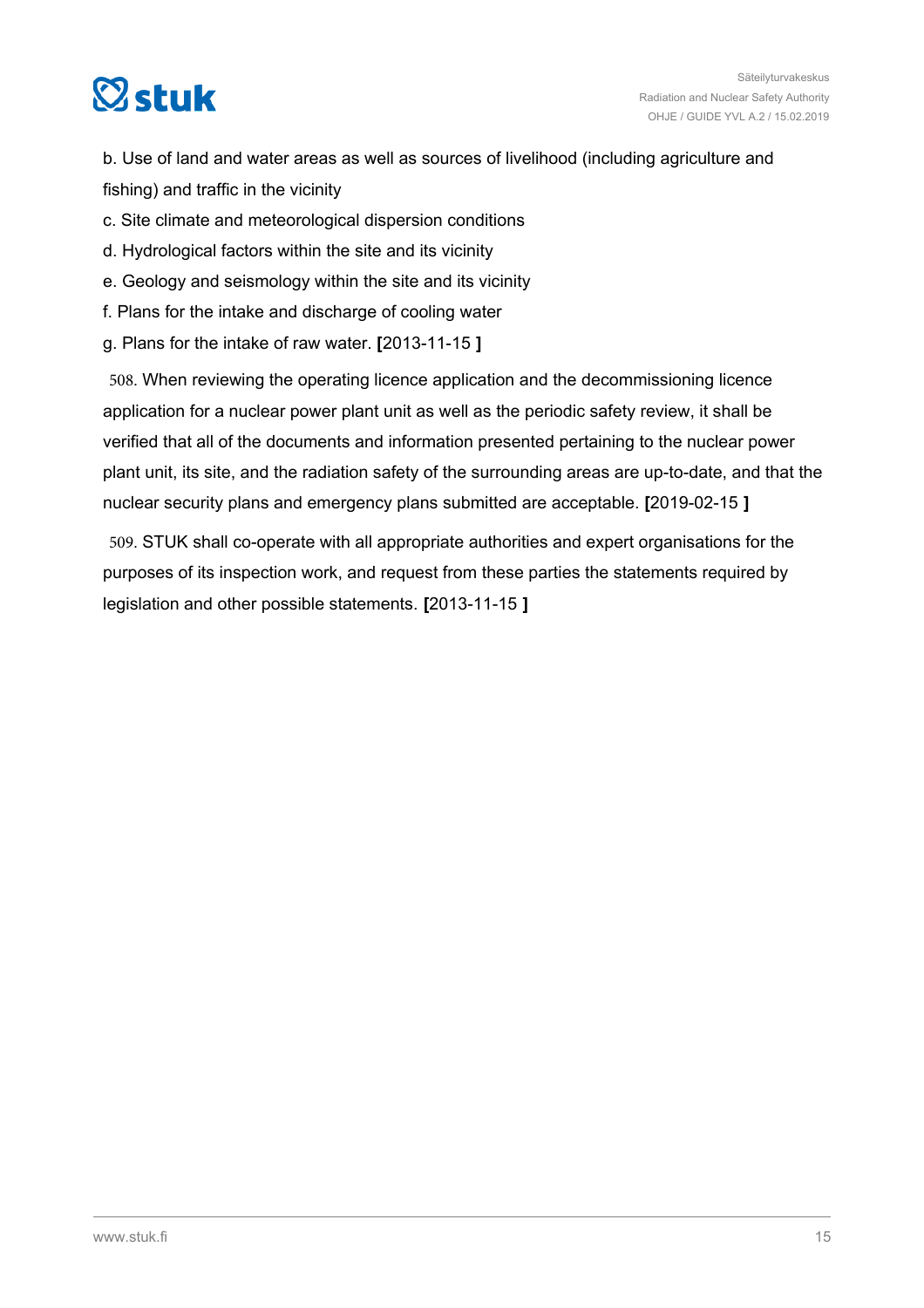<span id="page-15-0"></span>

### **6 References**

- 1. Nuclear Energy Act (990/1987). **[**2013-11-15 **]**
- 2. Nuclear Energy Decree (161/1988). **[**2013-11-15 **]**

3. Radiation and Nuclear Safety Authority Regulation on the Safety of a Nuclear Power Plant (STUK Y/1/2018). **[**2019-02-15 **]**

4. Radiation and Nuclear Safety Authority Regulation on the Emergency Arrangements of a Nuclear Power Plant (STUK Y/2/2018). **[**2019-02-15 **]**

5. Radiation and Nuclear Safety Authority Regulation on the Security in the Use of Nuclear Energy (STUK Y/3/2016). **[**2019-02-15 **]**

6. Act on the Environmental Impact Assessment Procedure (252/2017). **[**2019-02-15 **]**

7. Government Decree on the Environmental Impact Assessment Procedure (713/2006). **[**2013-11-15 **]**

- 8. Land Use and Building Act (132/1999). **[**2013-11-15 **]**
- 9. Land Use and Building Decree (895/1999). **[**2013-11-15 **]**
- 10. Environmental Protection Act (527/2014). **[**2019-02-15 **]**
- 11. Environmental Protection Decree (169/2000). **[**2013-11-15 **]**
- 12. Nature Conservation Act (1096/1996). **[**2013-11-15 **]**
- 13. Nature Conservation Decree (160/1997). **[**2013-11-15 **]**
- 14. Water Act (587/2011). **[**2019-02-15 **]**
- 15. Electricity Market Act (588/2013). **[**2019-02-15 **]**
- 16. Rescue Act (379/2011). **[**2013-11-15 **]**

17. Ministry of the Interior's Decree on External Rescue Plans for Sites Posing a Special Hazard (612/2015). **[**2019-02-15 **]**

- 18. Police Act (872/2011). **[**2019-02-15 **]**
- 19. Aviation Act (864/2014). **[**2019-02-15 **]**
- 20. Government Decree on Areas where Aviation is Restricted (930/2014). **[**2019-02-15 **]**

21. Decree on the Implementation of the Convention on Environmental Impact Assessment in a Transboundary Context (67/1997). **[**2013-11-15 **]**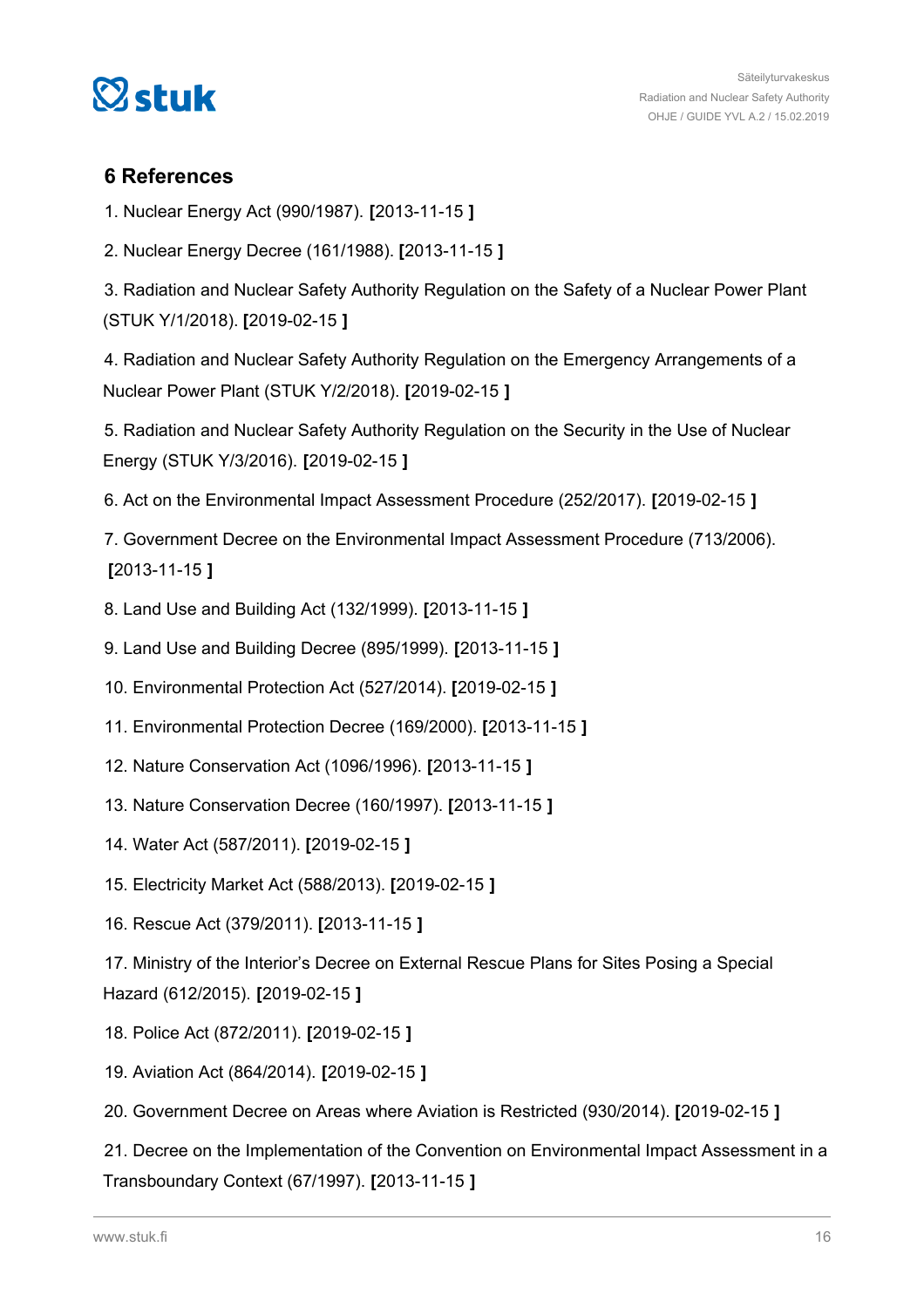

22. Convention on Environmental Impact Assessment in a Transboundary Context, Espoo, 25 February 1991. **[**2013-11-15 **]**

23. Commission Recommendation on the application of Article 37 of the Euratom Treaty (2010/635/Euratom, issued 11 October 2010). **[**2013-11-15 **]**

24. Site Evaluation for Nuclear Installations, IAEA Safety Standards Series No. NS-R-3 (Rev. 1), 2016. **[**2019-02-15 **]**

25. Guide VAL 1, Protection during early stages of a radiological emergency, STUK, 2012. **[**2019-02-15 **]**

26. Decree on the Implementation of the International Nuclear Safety Convention (725/1996). **[**2013-11-15 **]**

27. The site of a nuclear power plant and environmental safety, STUK report STUK-YTO-TR 182, 2001. **[**2013-11-15 **]**

28. Site Survey and Site Selection for Nuclear Installations, IAEA Safety Standards Series No. SSG-35, 2015. **[**2019-02-15 **]**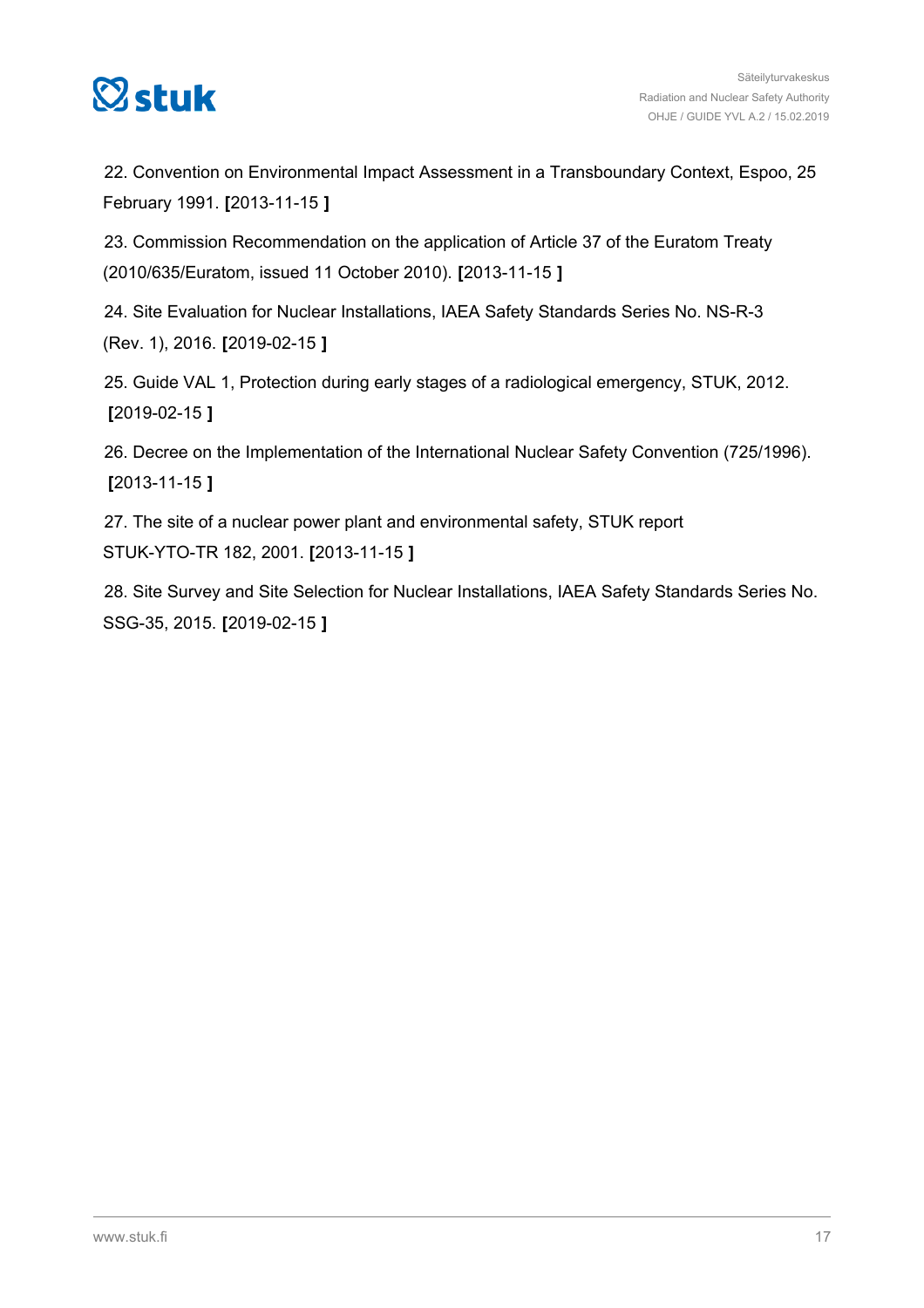

# **Definitions**

#### **Unlawful action**

Unlawful action shall refer to an activity or measure that is aimed at directly or indirectly endangering the nuclear safety or radiation safety of a nuclear facility, nuclear material or nuclear waste. Deliberate or negligent activity that is punishable by law towards a nuclear facility, nuclear material or nuclear waste, or towards the persons working at a nuclear facility is considered unlawful action. (STUK Y/3/2016)

#### **Normal operating conditions**

Normal operating conditions shall refer to the planned operation of a nuclear facility according to the operating procedures. Normal operating conditions also include testing, plant start-up and shutdown, maintenance and the replacement of nuclear fuel. (STUK Y/1/2018) YVL Guides also use the term normal operation, which means the same as normal operating conditions.

#### **Anticipated operational occurrence**

Anticipated operational occurrence shall refer to such a deviation from normal operation that can be expected to occur once or several times during any period of a hundred operating years. (Nuclear Energy Decree 161/1988)

#### **Postulated accident**

Postulated accident shall refer to a deviation from normal operation which is assumed to occur less frequently than once over a span of one hundred operating years, excluding design extension conditions; and which the nuclear facility is required to withstand without sustaining severe fuel failure, even if individual components of systems important to safety are rendered out of operation due to servicing or faults. Postulated accidents are grouped into two classes on the basis of the frequency of their initiating events: a) Class 1 postulated accidents, which can be assumed to occur less frequently than once over a span of one hundred operating years, but at least once over a span of one thousand operating years; b) Class 2 postulated accidents, which can be assumed to occur less frequently than once during any one thousand operating years. (Nuclear Energy Decree 161/1988)

#### **Design extension condition**

Design extension condition shall refer to:

a. an accident where an anticipated operational occurrence or class 1 postulated accident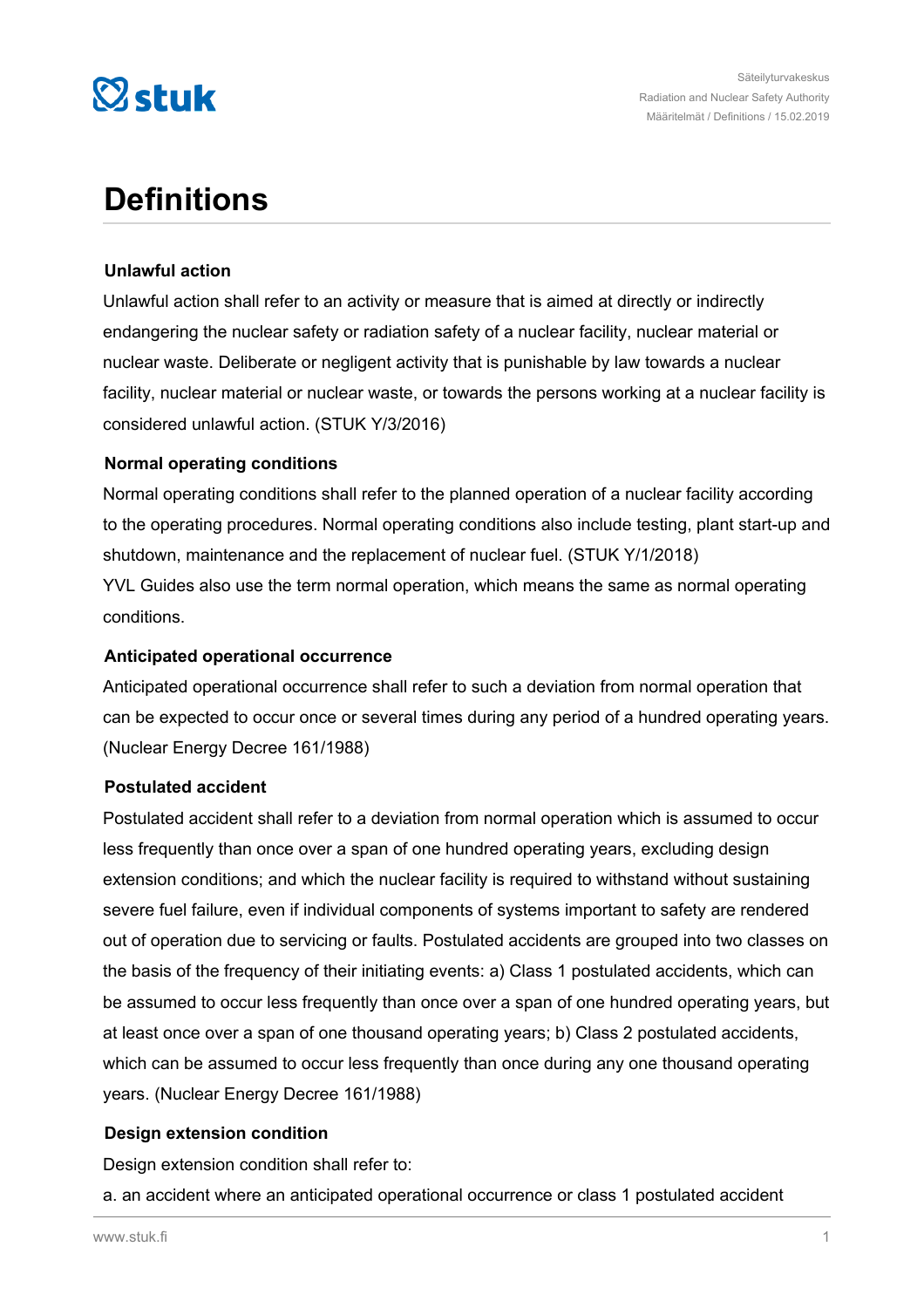

involves a common cause failure in a system required to execute a safety function;

b. an accident caused by a combination of failures identified as significant on the basis of a probabilistic risk assessment; or

c. an accident caused by a rare external event and which the facility is required to withstand without severe fuel failure.

(Government Decree 717/2013)

#### **Accident**

Accident shall refer to postulated accidents, design extension conditions and severe accidents. (Nuclear Energy Decree 161/1988)

#### **Precautionary action zone**

Precautionary action zone shall refer to an area extending to a distance of approximately five kilometres from the nuclear power plant, where land use restrictions are in force.

(STUK Y/2/2018)

#### **Probabilistic Risk Assessment, PRA**

Probabilistic risk assessment (PRA) shall refer to quantitative assessments of hazards, probabilities of event sequences and adverse effects influencing the safety of a nuclear power plant. (Nuclear Energy Decree 161/1988)

#### **Security arrangements**

Security arrangements shall refer to the measures needed to protect the use of nuclear energy against illegal activities in the nuclear facility, its precincts, other places or vehicles where nuclear energy is used. (Nuclear Energy Act 990/1987)

#### **Severe accident**

Severe accident shall refer to an accident in which a considerable part of the fuel in a reactor or the spent fuel in a fuel pool or storage loses its original structure. (Nuclear Energy Decree 161/1988)

#### **Severe reactor accident**

Severe reactor accident shall refer to an accident in which a considerable part of the fuel in a reactor loses its original structure. (STUK Y/1/2018)

#### **Emergency arrangements**

Emergency arrangements shall refer to advance preparation for accidents or events impairing safety at the nuclear facility or in its site area or other places or vehicles where nuclear energy is used. (Nuclear Energy Act 990/1987)